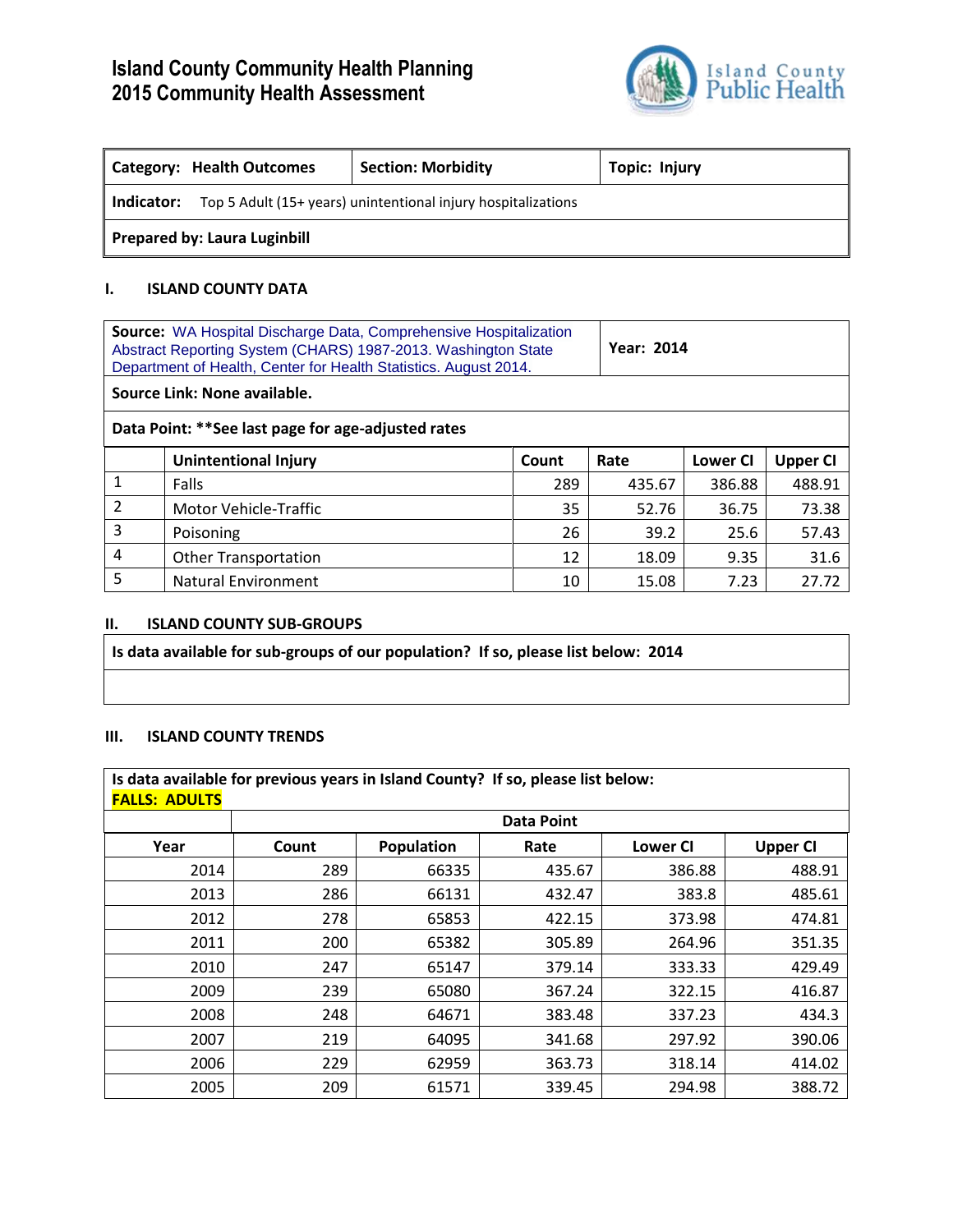| 2004 | 213 | 60085 | 354.5  | 308.49 | 405.44 |
|------|-----|-------|--------|--------|--------|
| 2003 | 228 | 59007 | 386.4  | 337.86 | 439.94 |
| 2002 | 201 | 58269 | 344.95 | 298.9  | 396.08 |
| 2001 | 186 | 57082 | 325.85 | 280.7  | 376.19 |
| 2000 | 169 | 45667 | 370.07 | 316.37 | 430.26 |
| 1999 | 155 | 45066 | 343.94 | 291.92 | 402.55 |
| 1998 | 142 | 44653 | 318.01 | 267.85 | 374.83 |
| 1997 | 119 | 44395 | 268.05 | 222.05 | 320.76 |
| 1996 | 121 | 43878 | 275.76 | 228.82 | 329.51 |
| 1995 | 153 | 43091 | 355.06 | 301.03 | 416    |
| 1994 | 125 | 43267 | 288.91 | 240.48 | 344.22 |
| 1993 | 103 | 42254 | 243.76 | 198.96 | 295.64 |
| 1992 | 101 | 42483 | 237.74 | 193.64 | 288.88 |
| 1991 | 107 | 41689 | 256.66 | 210.34 | 310.15 |
| 1990 | 101 | 40551 | 249.07 | 202.87 | 302.65 |

### **Is data available for previous years in Island County? If so, please list below: MOTOR-VEHICLE: ADULTS**

| Year | <b>Data Point</b> |            |       |                 |                 |
|------|-------------------|------------|-------|-----------------|-----------------|
| Year | Count             | Population | Rate  | <b>Lower CI</b> | <b>Upper CI</b> |
| 2014 | 35                | 66335      | 52.76 | 36.75           | 73.38           |
| 2013 | 38                | 66131      | 57.46 | 40.66           | 78.87           |
| 2012 | 38                | 65853      | 57.7  | 40.83           | 79.2            |
| 2011 | 42                | 65382      | 64.24 | 46.3            | 86.83           |
| 2010 | 41                | 65147      | 62.93 | 45.16           | 85.38           |
| 2009 | 40                | 65080      | 61.46 | 43.91           | 83.7            |
| 2008 | 52                | 64671      | 80.41 | 60.05           | 105.44          |
| 2007 | 47                | 64095      | 73.33 | 53.88           | 97.51           |
| 2006 | 39                | 62959      | 61.95 | 44.05           | 84.68           |
| 2005 | 47                | 61571      | 76.33 | 56.09           | 101.51          |
| 2004 | 46                | 60085      | 76.56 | 56.05           | 102.12          |
| 2003 | 56                | 59007      | 94.9  | 71.69           | 123.24          |
| 2002 | 42                | 58269      | 72.08 | 51.95           | 97.43           |
| 2001 | 47                | 57082      | 82.34 | 60.5            | 109.49          |
| 2000 | 31                | 45667      | 67.88 | 46.12           | 96.35           |
| 1999 | 30                | 45066      | 66.57 | 44.91           | 95.03           |
| 1998 | 39                | 44653      | 87.34 | 62.11           | 119.4           |
| 1997 | 34                | 44395      | 76.58 | 53.04           | 107.02          |
| 1996 | 36                | 43878      | 82.05 | 57.46           | 113.59          |
| 1995 | 40                | 43091      | 92.83 | 66.32           | 126.4           |
| 1994 | 42                | 43267      | 97.07 | 69.96           | 131.21          |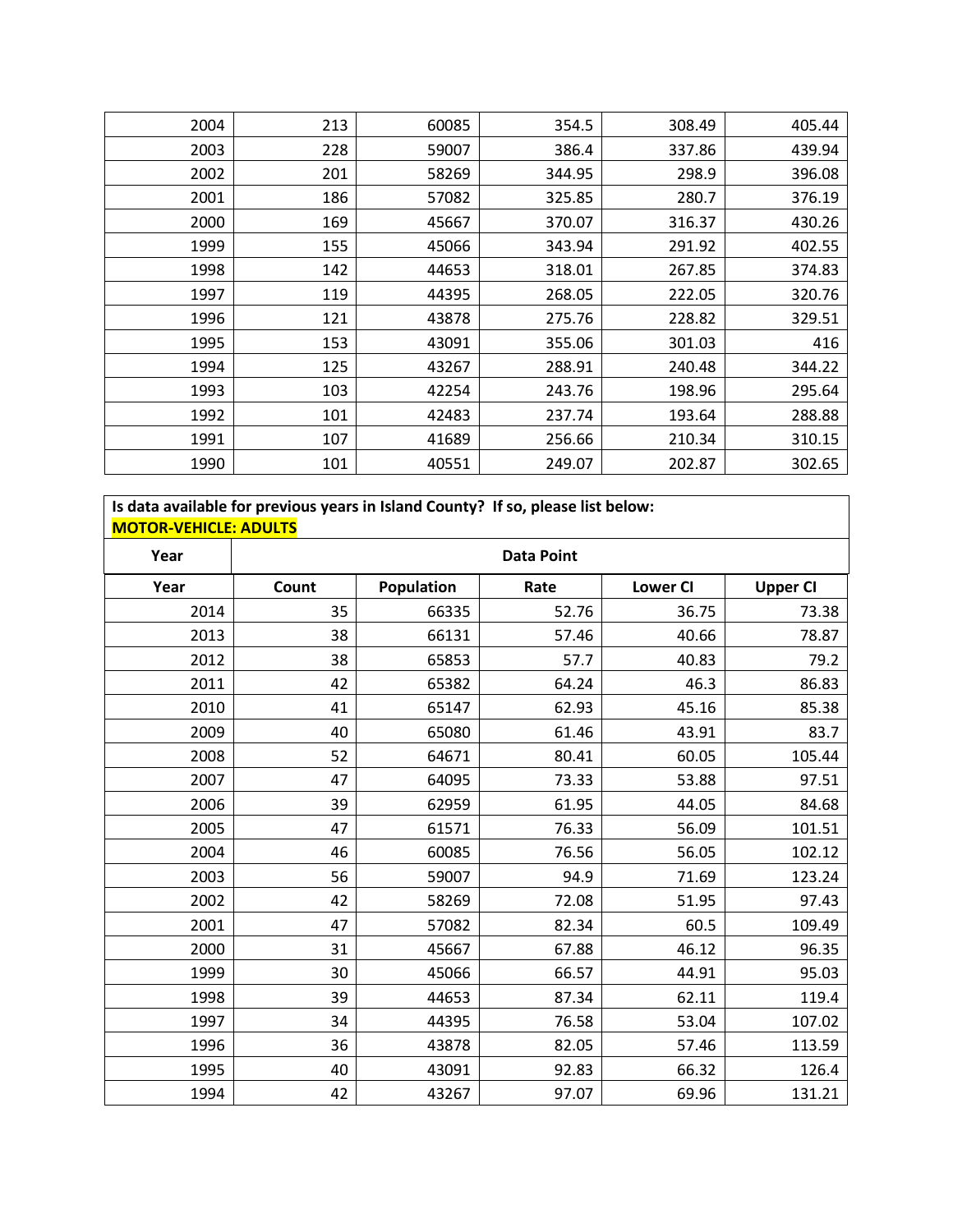| 1993 | 45 | 42254 | 106.5  | 77.68  | 142.5  |
|------|----|-------|--------|--------|--------|
| 1992 | 45 | 42483 | 105.92 | 77.26  | 141.73 |
| 1991 | 40 | 41689 | 95.95  | 68.55  | 130.66 |
| 1990 | 63 | 40551 | 155.36 | 119.38 | 198.77 |

### **Is data available for previous years in Island County? If so, please list below: POISONING: ADULTS**

|             | <b>Data Point</b> |                   |       |                 |                 |
|-------------|-------------------|-------------------|-------|-----------------|-----------------|
| Year        | Count             | <b>Population</b> | Rate  | <b>Lower CI</b> | <b>Upper CI</b> |
| 2014        | 26                | 66335             | 39.2  | 25.6            | 57.43           |
| 2013        | 25                | 66131             | 37.8  | 24.46           | 55.81           |
| 2012        | 27                | 65853             | 41    | 27.02           | 59.65           |
| 2011        | 32                | 65382             | 48.94 | 33.48           | 69.09           |
| 2010        | 33                | 65147             | 50.65 | 34.87           | 71.14           |
| 2009        | 27                | 65080             | 41.49 | 27.34           | 60.36           |
| 2008        | 10                | 64671             | 15.46 | 7.42            | 28.44           |
| 2007        | 11                | 64095             | 17.16 | 8.57            | 30.71           |
| 2006        | 14                | 62959             | 22.24 | 12.16           | 37.31           |
| 2005        | 23                | 61571             | 37.36 | 23.68           | 56.05           |
| 2004        | 13                | 60085             | 21.64 | 11.52           | 37              |
| 2003        | 16                | 59007             | 27.12 | 15.5            | 44.03           |
| 2002        | Not reportable    |                   |       |                 |                 |
| 2001        | Not reportable    |                   |       |                 |                 |
| 2000        | 10                | 45667             | 21.9  | 10.5            | 40.27           |
| 1999        | Not reportable    |                   |       |                 |                 |
| 1998        | Not reportable    |                   |       |                 |                 |
| 1997        | 11                | 44395             | 24.78 | 12.37           | 44.33           |
| 1996        | Not reportable    |                   |       |                 |                 |
| 1995        | Not reportable    |                   |       |                 |                 |
| 1994        | 12                | 43267             | 27.74 | 14.33           | 48.45           |
| 1990 - 1993 | Not reportable    |                   |       |                 |                 |

## **Is data available for previous years in Island County? If so, please list below: OTHER TRANSPORATION: ADULTS**

|      |                |            | <b>Data Point</b> |                 |                 |
|------|----------------|------------|-------------------|-----------------|-----------------|
| Year | Count          | Population | Rate              | <b>Lower CI</b> | <b>Upper CI</b> |
| 2014 | 12             | 66335      | 18.09             | 9.35            | 31.6            |
| 2013 | Not reportable |            |                   |                 |                 |
| 2012 | 10             | 65853      | 15.19             | 7.28            | 27.93           |
| 2011 | Not reportable |            |                   |                 |                 |
| 2010 | Not reportable |            |                   |                 |                 |
| 2009 | 14             | 65080      | 21.51             | 11.76           | 36.09           |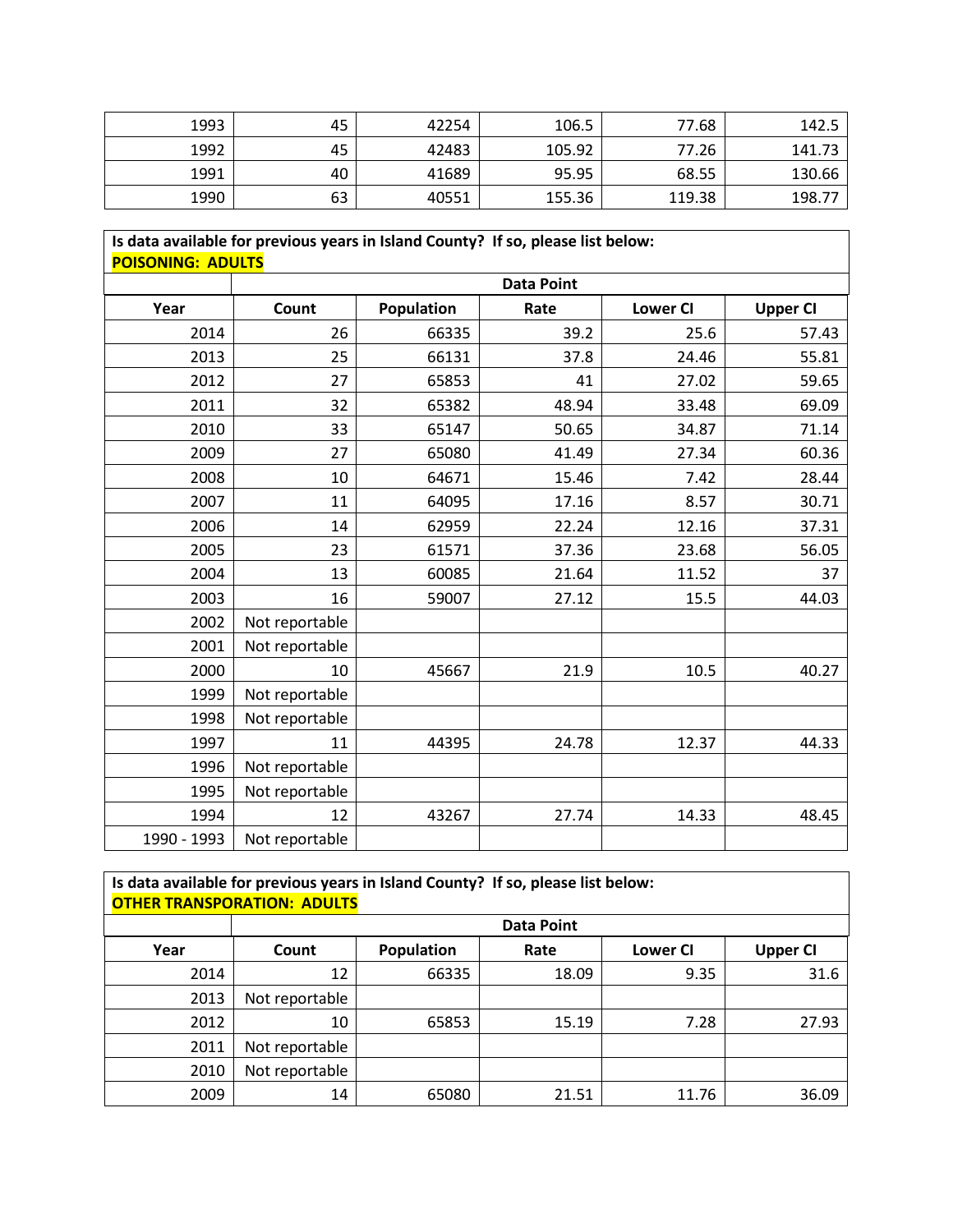| 2008      | Not reportable |       |       |       |       |
|-----------|----------------|-------|-------|-------|-------|
| 2007      | Not reportable |       |       |       |       |
| 2006      | 13             | 62959 | 20.65 | 10.99 | 35.31 |
| 2005      | 11             | 61571 | 17.87 | 8.92  | 31.97 |
| 2004      | Not reportable |       |       |       |       |
| 2003      | 14             | 59007 | 23.73 | 12.97 | 39.81 |
| 2002      | 10             | 58269 | 17.16 | 8.23  | 31.56 |
| 2001      | 11             | 57082 | 19.27 | 9.62  | 34.48 |
| 1990-2000 | Not reportable |       |       |       |       |

**Is data available for previous years in Island County? If so, please list below: NATURAL ENVIRONMENT: ADULTS**

|             | <b>Data Point</b> |                   |       |          |                 |
|-------------|-------------------|-------------------|-------|----------|-----------------|
| Year        | Count             | <b>Population</b> | Rate  | Lower CI | <b>Upper CI</b> |
| 2014        | 10                | 66335             | 15.08 | 7.23     | 27.72           |
| 2013        | Not reportable    |                   |       |          |                 |
| 2012        | 12                | 65853             | 18.22 | 9.42     | 31.83           |
| 1990 - 2011 | Not reportable    |                   |       |          |                 |

### **IV. WASHINGTON STATE**

| <b>Source:</b> WA Hospital Discharge Data, Comprehensive Hospitalization<br>Abstract Reporting System (CHARS) 1987-2013. Washington State<br>Department of Health, Center for Health Statistics. August 2014. | <b>Year: 2014</b> |
|---------------------------------------------------------------------------------------------------------------------------------------------------------------------------------------------------------------|-------------------|
|---------------------------------------------------------------------------------------------------------------------------------------------------------------------------------------------------------------|-------------------|

# **Source Link: None available.**

|                | <b>Unintentional Injury</b> | Count | Crude<br><b>Rate</b> (per<br>100,000) | <b>Lower CI</b> | <b>Upper</b><br><b>CI</b> | Age-<br>Adjust<br>Rate | AA<br>Lower<br>CI | AA<br>Upper<br>СI |
|----------------|-----------------------------|-------|---------------------------------------|-----------------|---------------------------|------------------------|-------------------|-------------------|
| 1              | Falls                       | 21820 | 386.69                                | 381.57          | 391.85                    |                        |                   |                   |
| $\overline{2}$ | Motor Vehicle-Traffic       | 3036  | 53.8                                  | 51.91           | 55.75                     |                        |                   |                   |
| 3              | Poisoning                   | 2784  | 49.34                                 | 47.52           | 51.2                      |                        |                   |                   |
| 4              | <b>Natural Environment</b>  | 1018  | 18.04                                 | 16.95           | 19.18                     |                        |                   |                   |
| 5              | Struck By/Against           | 740   | 13.11                                 | 12.19           | 14.09                     |                        |                   |                   |

### **V. UNITED STATES**

| Source: Centers for Disease Control and Prevention. Web-based Injury Statistics Query<br>and Reporting System (WISQARS) [Online]. (2003). National Center for Injury Prevention<br>and Control, Centers for Disease Control and Prevention (producer). Available from: URL:<br>www.cdc.gov/ncipc/wisqars. | <b>Year: 2013</b> |  |  |  |  |
|-----------------------------------------------------------------------------------------------------------------------------------------------------------------------------------------------------------------------------------------------------------------------------------------------------------|-------------------|--|--|--|--|
| <b>Source Link:</b> www.cdc.gov/ncipc/wisgars                                                                                                                                                                                                                                                             |                   |  |  |  |  |
| Data Point: See below                                                                                                                                                                                                                                                                                     |                   |  |  |  |  |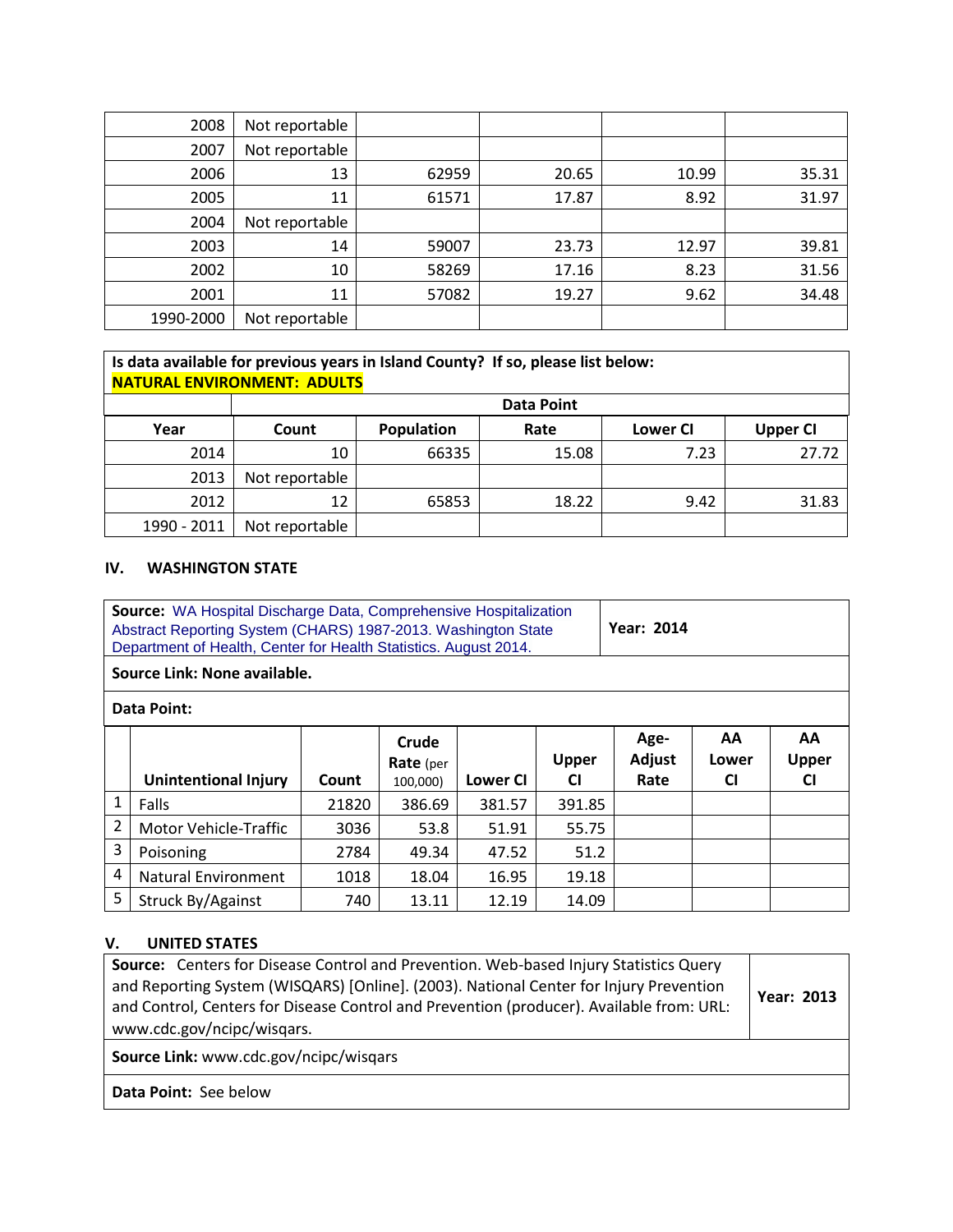| <b>Unintentional Injury</b>  | Count   | <b>Crude Rate</b><br>(per 100,000) | Age-<br>Adjusted<br>Rate |  |
|------------------------------|---------|------------------------------------|--------------------------|--|
| Falls                        | 6601059 | 2588.3                             | 2510.7                   |  |
| <b>Motor Vehicle-Traffic</b> | 2296836 | 900.6                              | 923.5                    |  |
| Poisoning                    | 1001363 | 392.6                              | 396.8                    |  |
| <b>Other Transportation</b>  | 403469  | 158.2                              | 160.2                    |  |
| <b>Natural Environment</b>   | 51743   | 20.3                               | 20.6                     |  |

### **VI. STANDARD OR GOAL**

**Source:** None noted.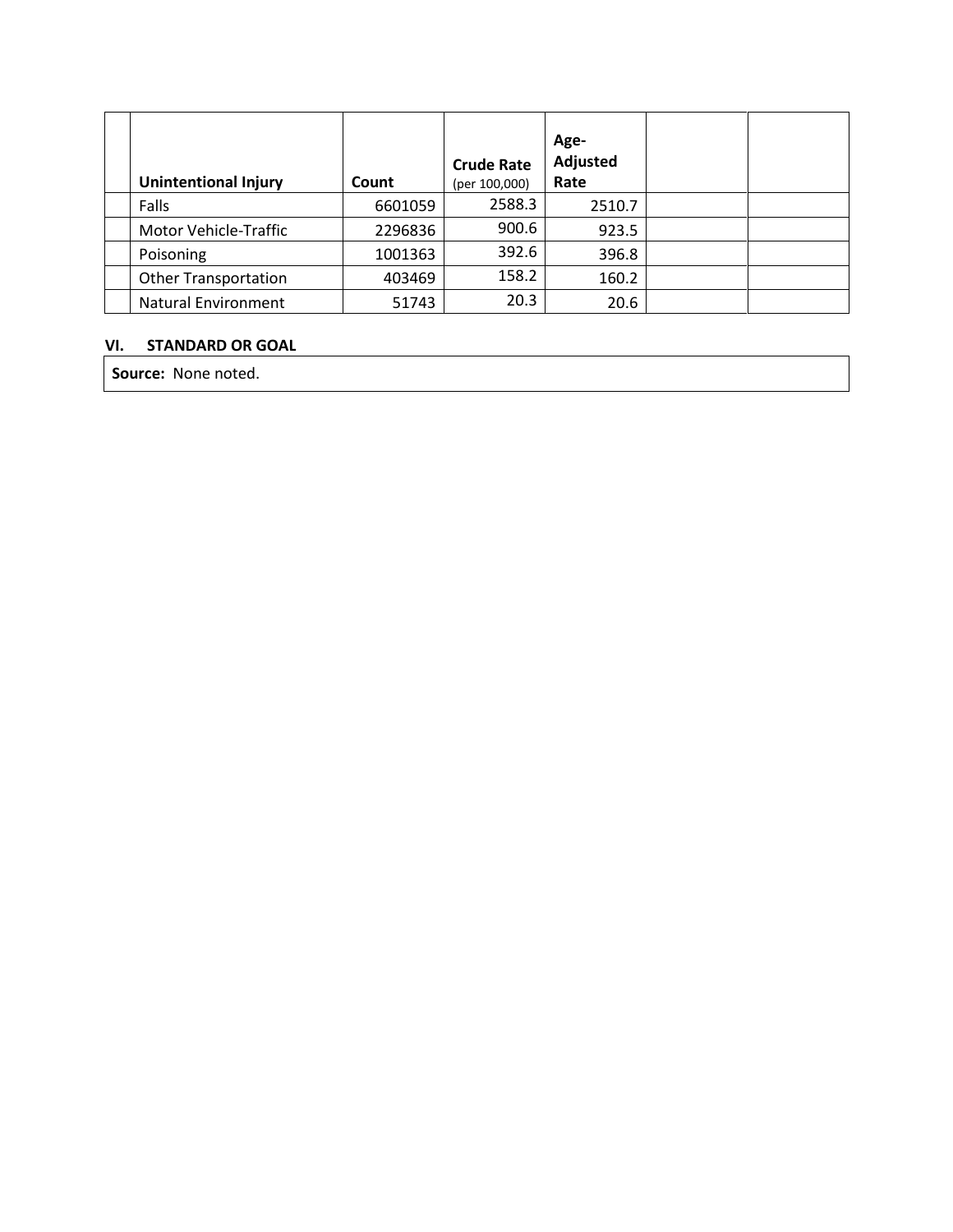

# **[http://www.doh.wa.gov/portals/1/Documents/2900/ICD-10\\_Codes.pdf](http://www.doh.wa.gov/portals/1/Documents/2900/ICD-10_Codes.pdf)**

# Washington State Injury Prevention Program - Injury Groupings

### **ICD-10 Codes for External Causes**

| <b>Mechanism/ Cause</b>              | <b>Unintentional</b>                                                                                                                     | Suicide or Self-<br><b>inflicted</b> | <b>Assault or Homicide</b> | Undetermined          | Legal Intervention & War     |
|--------------------------------------|------------------------------------------------------------------------------------------------------------------------------------------|--------------------------------------|----------------------------|-----------------------|------------------------------|
| <b>All Injuries</b>                  | V01-X59, Y85-Y86                                                                                                                         | X60-X84, Y87.0                       | X85-Y09, Y87.1             | Y10-Y34, Y87.2, Y89.9 | Y35-Y36, Y89(.0,.1)          |
| Cut/Pierce                           | W25-W29,W45                                                                                                                              | <b>X78</b>                           | X99                        | Y28                   | Y35.4                        |
| Drowning                             | W65-W74.V90.V92                                                                                                                          | X71                                  | X92                        | Y21                   |                              |
| Boating-Related                      | V90.V92                                                                                                                                  |                                      |                            |                       |                              |
| Other                                | W65-W74                                                                                                                                  | X71                                  | X92                        | Y21                   |                              |
| Fall/Jump/Push                       | W00-W19                                                                                                                                  | <b>X80</b>                           | Y01                        | Y30                   |                              |
| Fire/Hot Object or Substance X00-X19 |                                                                                                                                          | X76-X77                              | X97-X98                    | 26-Y27                | Y36.3                        |
| Fire/Flame                           | X00-X09                                                                                                                                  | X76                                  | X97                        | Y26                   | Y36.3                        |
| Hot Object/Substance                 | X10-X19                                                                                                                                  | <b>X77</b>                           | X98                        | Y27                   |                              |
| Firearm                              | W32-W34                                                                                                                                  | X72-X74                              | X93-X95                    | Y22-Y24               | Y35.0                        |
| Machinery                            | W24,W30-W31                                                                                                                              |                                      |                            |                       |                              |
| All Transport                        | V01-V89,V91,V93-V99                                                                                                                      | x82                                  | Y03                        | Y32                   | Y36.1                        |
| Motor Vehicle Traffic                | Codes from 5 groups below                                                                                                                |                                      |                            |                       |                              |
| Occupant                             | V30-V39(.4-.9), V40-V79(.4-.9), V83-V86(.0-.3)                                                                                           |                                      |                            |                       |                              |
| Motorcyclist                         | V20-V28(.3-.9), V29).4-.9)                                                                                                               |                                      |                            |                       |                              |
| Pedal Cyclist                        | V12-V14(.3-.9), V19(.4-.6)                                                                                                               |                                      |                            |                       |                              |
| Pedestrian                           | V02-V04(.1,.9), V09.2                                                                                                                    |                                      |                            |                       |                              |
| Other                                | V80(.3-.5), V81.1, V82.1                                                                                                                 |                                      |                            |                       |                              |
| Unspecified                          | V87(.0-.8), V89.2                                                                                                                        |                                      |                            |                       |                              |
| Pedal Cyclist, Other                 | V10-V11, V12-V14(.0-.2), V15-V18, V19(.0-.3,.8,.9)                                                                                       |                                      |                            |                       |                              |
| Pedestrian, Other                    | V01, V02-V04(.0), V05, V06, V09(.0,.1,.3,.9)                                                                                             |                                      |                            |                       |                              |
| Other Land Transport                 | V20-V28(.0-.2), V29(.0-.3), V30-V79(.0-.3), V80(.0-.2,.6-.9), V81-V82(.0,.2-.9), V83-<br>V86(.4-.9), V87.9, V88(.0-.9), V89(.0,.1,.3,.9) | <b>X82</b>                           | Y03                        | Y32                   |                              |
| Watercraft/Air/Space                 | V91.V93-V99                                                                                                                              |                                      |                            |                       | Y36.1                        |
| Natural/Environmental                | W42,W43,W53-W64,W92-W99,X20-X39,X51-X57                                                                                                  |                                      |                            |                       |                              |
| Bites/Stings                         | W53-W59,X20-X29                                                                                                                          |                                      |                            |                       |                              |
| Other                                | W42,W43,W60-W64,W92-W99,X30-X39,X51-X57                                                                                                  |                                      |                            |                       |                              |
| Overexertion                         | X50                                                                                                                                      |                                      |                            |                       |                              |
| Poisoning                            | X40-X49                                                                                                                                  | X60-X69                              | X85-X90                    | Y10-Y19               | Y35.2                        |
| Struck By or Against                 | W20-W22,W50-W52                                                                                                                          | X79                                  | Y00, Y04                   | Y29                   | Y35.3                        |
| Suffocation                          | W75-W84                                                                                                                                  | <b>X70</b>                           | X91                        | Y20                   |                              |
| Other Specified, Classifiable        | W23,W35-W41,W44,W49,W85-W91,Y85                                                                                                          | <b>X75, X81</b>                      | X96, Y02, Y05-Y07          | Y25, Y31              | Y35(.1,.5), Y36(.0,.2,.4-.8) |
| Sequelae (Late Effects)              | Y85                                                                                                                                      |                                      |                            |                       |                              |
| Other                                | W23, W35-W41, W44, W49, W85-W91                                                                                                          | X75, X81                             | X96, Y02, Y05-Y07          | Y25, Y31              | Y35(.1,.5), Y36(.0,.2,.4-.8) |
| Other Specified, NEC                 | X58, Y86                                                                                                                                 | X83, Y87.0                           | Y08, Y87.1                 | Y33, Y87.2            | Y35.6, Y89(.0,.1)            |
| Sequelae (Late Effects)              | Y86                                                                                                                                      | Y87.0                                | Y87.1                      | Y87.2                 |                              |
| Other                                | <b>X58</b>                                                                                                                               | <b>X83</b>                           | Y08                        | Y33                   | Y35.6, Y89(.0,.1)            |
| Unspecified                          | X59                                                                                                                                      | <b>X84</b>                           | Y09                        | Y34, Y89.9            | Y35.7, Y36.9                 |
| <b>Adverse Effects</b>               | Y40-Y59, Y60-Y84, Y88                                                                                                                    |                                      |                            |                       |                              |
| <b>Medical Care</b>                  | Y40-Y59, Y88.0                                                                                                                           |                                      |                            |                       |                              |
| Drugs                                | Y60-Y84, Y88(.1-.3)                                                                                                                      |                                      |                            |                       |                              |

Washington State Injury and Violence Prevention Program